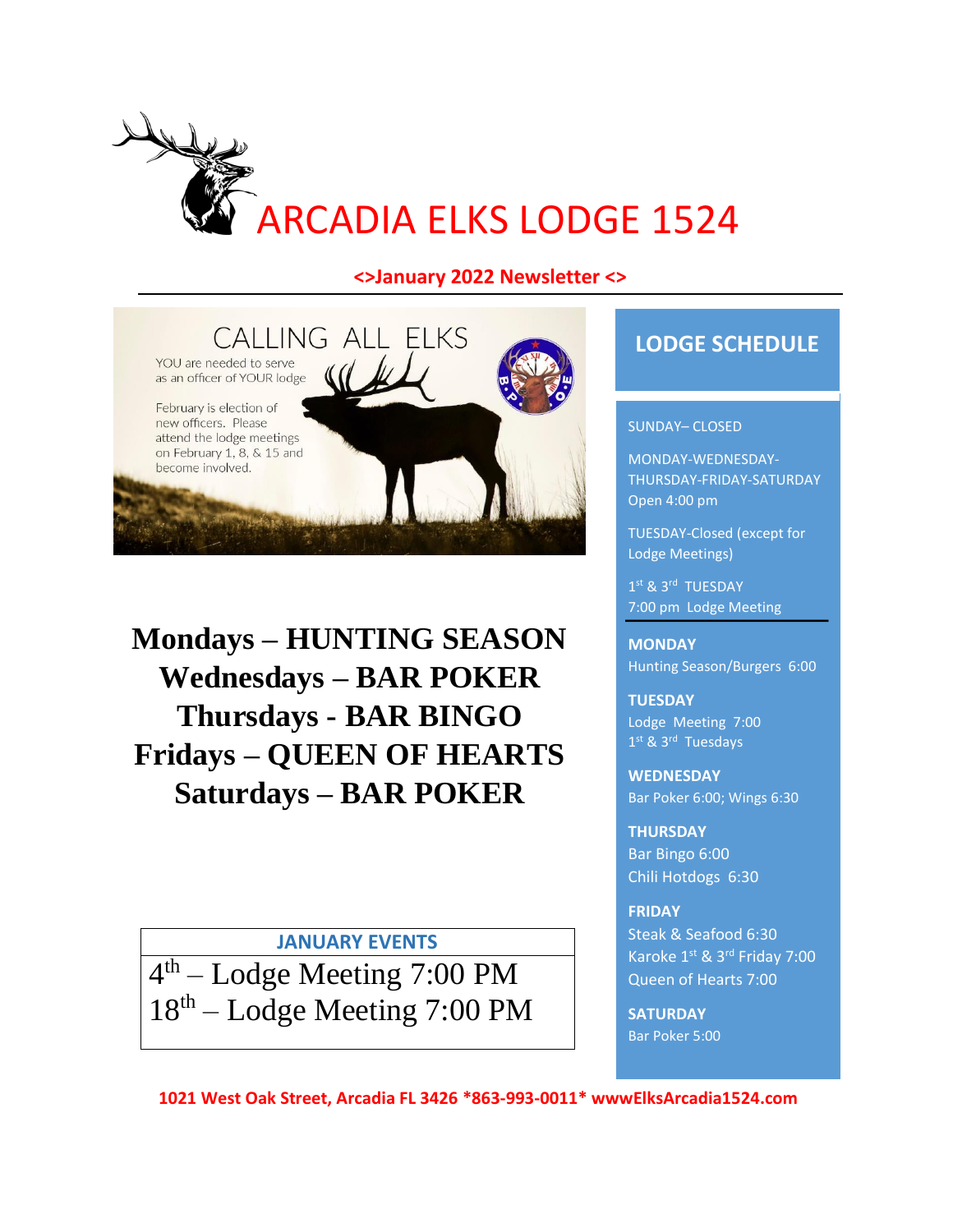### **EXALTED RULER**

Members All:

Happy New Year! I hope you all enjoyed the holidays as much as I have.

Looking back at December, I am proud of our lodge. With a grant, we were able to provide 200 families with food for Christmas Dinner. There is no better feeling than helping those in need.

I am at the lodge a few nights a week. If you have any questions, concerns, or would like to help with any of our activities let me know. It is going to take us all working together to continue to make this a successful year.

Ricky Mercer Exalted Ruler



LODGE OFFICERS

EXALTED RULER S. Ricky Mercer LEADING KNIGHT Joseph Santos LOYAL KNIGHT Mary Kay Burns LECTURING KNIGHT Jackie Tucker PER SECRETARY Kelly Mercer TREASURER TerryLynn Clinard TILER Bill May CHAPLAIN Marilyn May ESQUIRE Robert Vaughn PER INNER GUARD Sandy Mansfield DIRECTOR (1 Year) Jackie Hughes PER DIRECTOR (2 Year) Alfred Higginbotham DIRECTOR (3 Year) Troy Hughes PER LODGE ADVISORS Nancy Higginbotham PER, PDD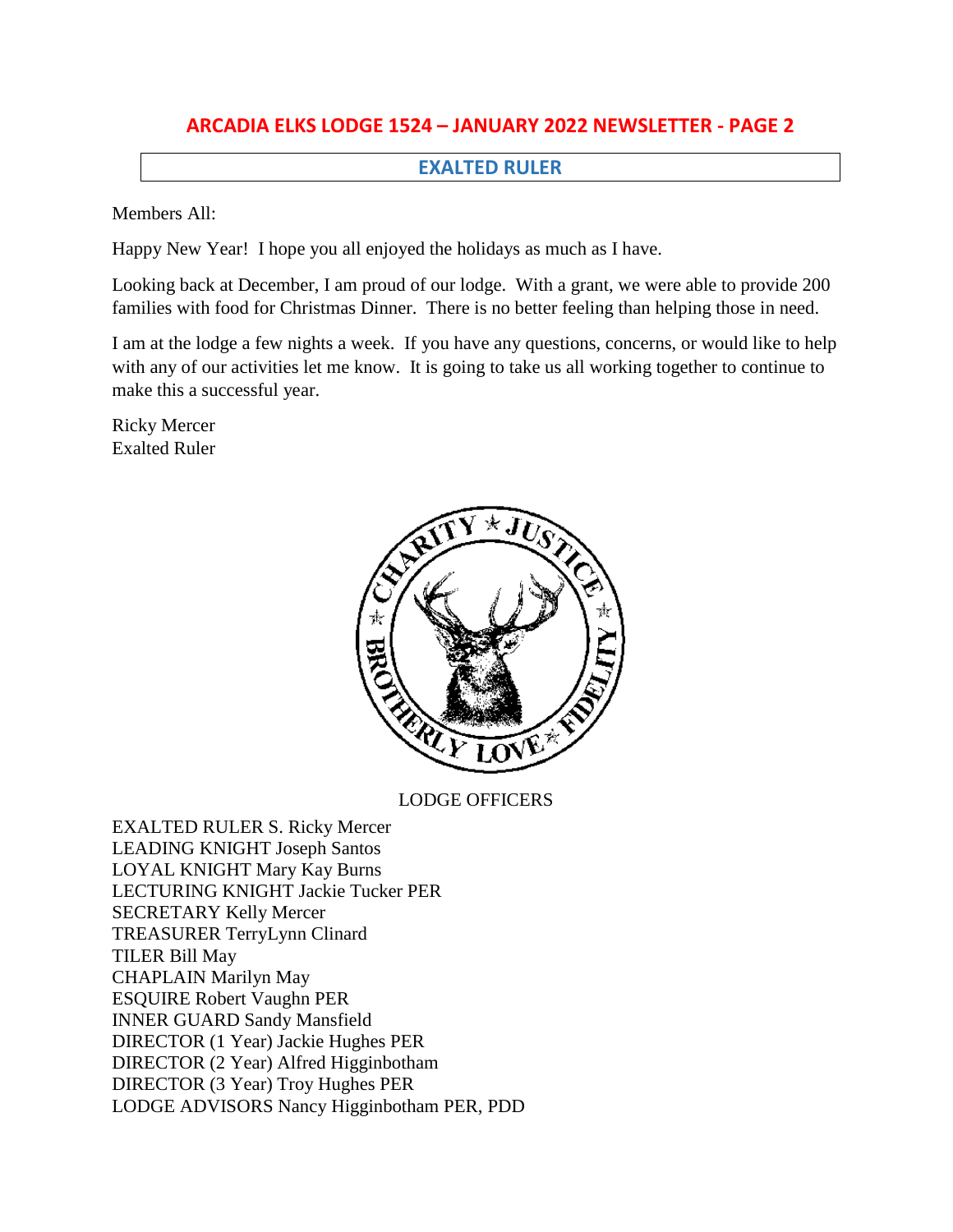### **LODGE ADVISOR**

Members All,

Here's hoping everyone had a heartwarming Christmas and was able to share with family and friends.

In looking forward to the Happy New Year and making our resolutions, please assess our individual attitudes and include getting along with our fellow members for the betterment of our lodge. I believe we all tend to forget the fact that we volunteer to enable our lodge to maintain and grow.

We have completed the third quarter of our elk year and are short on our charity goals. Remember to consider becoming a sustaining monthly donor to Harry-Anna and/or Elks National Foundation.

As I mentioned in last month's newsletter, the Florida State Elks Youth Camp has opened the application process for summer camp 2022. We received ten (10) camper scholarships, of which several have been filled. If you have a child between the ages of nine (9) and thirteen (13) that wants to attend, please contact our lodge secretary, Kelly Mercer, and she will give you the details and instructions to apply online directly to FSEYC.

Make a resolution to "Come see us at the Lodge" in the New Year.

#### Nancy Higginbotham, PDDGER, Lodge Advisor

**Harry Anna Investment Fund, Inc. ----** Together We Can Do Great Things

Of everything that the Florida Elks do, perhaps nothing is more important than our work with the state's youth. Sowing the seeds of accomplishment and commitment through our **Florida Elks Children's Therapy Services** and **Florida Elks Youth Camp** programs, children are given the opportunity to grow and learn beyond their dreams.

The Trust Fund started in 1951, was named after Harry and Anna Miller who donated land and a building to establish the original Florida Elks Hospital for Crippled Children. Its purpose was, and continues to be, the collection of donations and the acceptance of endowed gifts.

The Trust Fund is restricted, which means that only the income derived from it may be used to support our major projects: the Florida Elks Children's Therapy Services and Florida Elks Youth Camp programs, and our State Sponsored Scholarships

Also from this fund comes the Matching grant money for Lodges that get an ENF grant for community projects.

The Harry Anna Investment Fund is guided by Seven Trustees and a Legal Advisor. The Trustees are aided by our Investment advisors Florida Atlantic. The President of the Trustees is currently our own PSP Brian Burns.

We have a sustained donor program which is the simplest way to give a little every month automatically. Any amount is fine. We base it on \$19 per month suggested.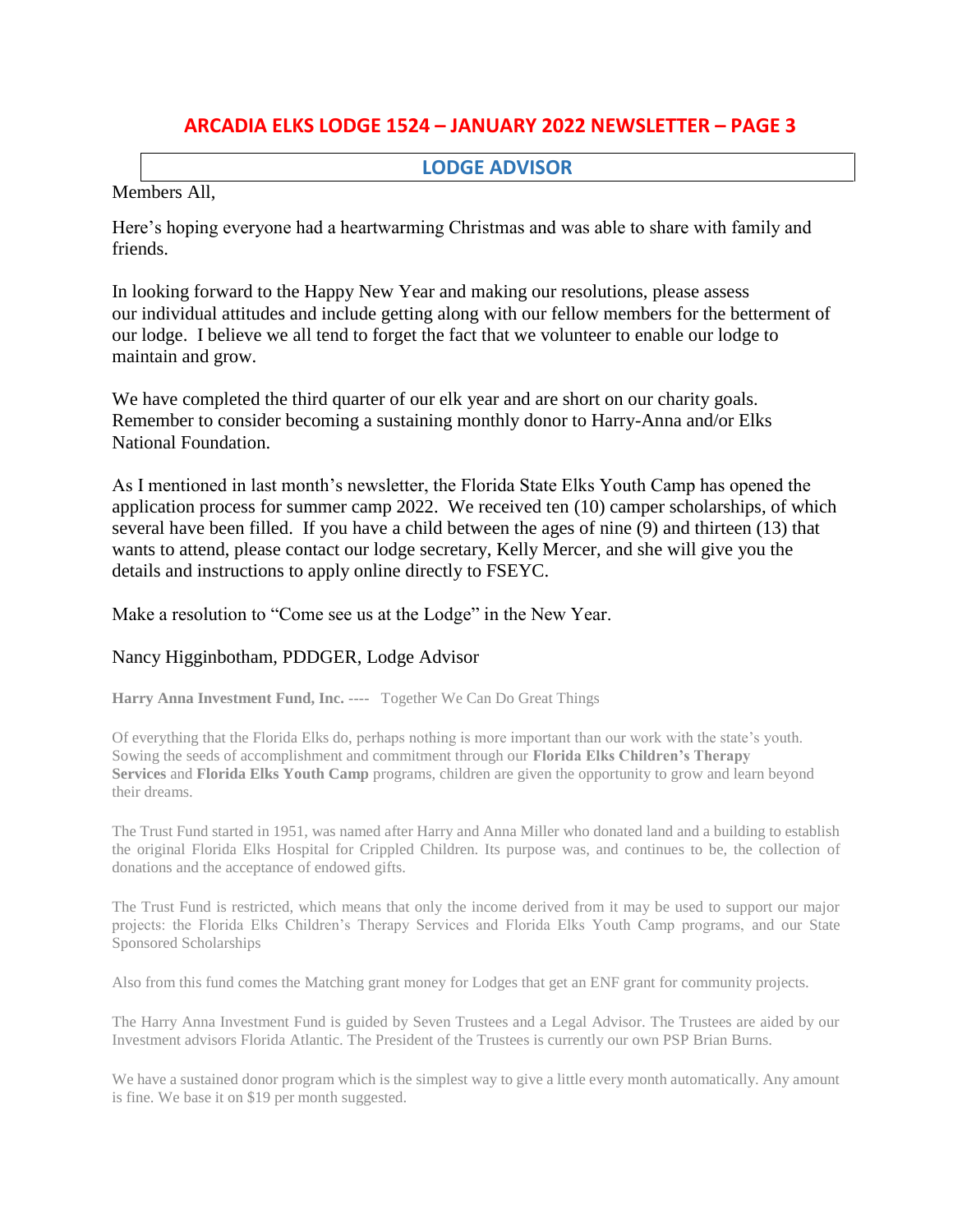*Stay informed!*

*Regularly visit our lodge webpage*



# [www.ElksArcadia1524.com](http://www.elksarcadia1524.com/)

*"Like" & follow our Facebook Page: Arcadia Elks No 1524 (@arcadiaelks)*

# **Harry Anna Investment Fund**

Of everything that the Florida Elks do, perhaps nothing is more important than our work with the state's youth. Sowing the seeds of accomplishment and commitment through our **Florida Elks Children's Therapy Services** and **Florida Elks Youth Camp** programs, children are given the opportunity to grow and learn beyond their wildest imaginations.

The trust fund started in 1951, was named after Harry and Anna Miller who donated land and a building to establish the original Florida Elks Hospital for Crippled Children. Its purpose was, and continues to be, the collection of donations and the acceptance of endowed gifts. Donate at the Lodge or on-line.

The trust fund is restricted, which means that only the income derived from it may be used to support our major projects: the Florida Elks Children's Therapy Services and Florida Elks Youth Camp programs. **To learn how you can support these great programs and become a sustaining monthly donor (any amount), go to [www.floridaelks.org](http://www.floridaelks.org/)** 



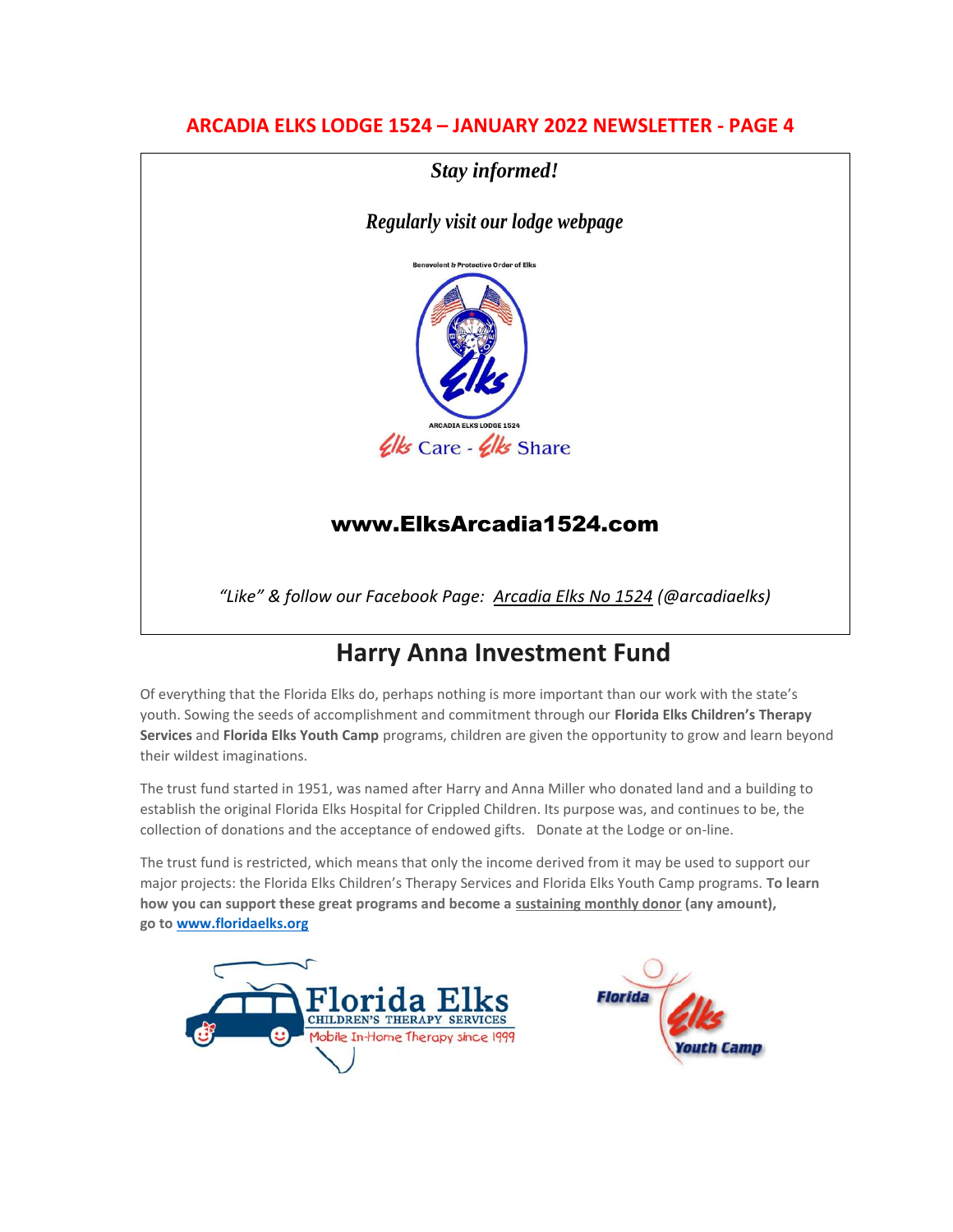### **LODGE SECRETARY**

From the Secretary's Desk…

Happy New Year! I hope everyone enjoyed the holidays with family and friends.

There are only a few more months left in this elk year. Currently, we have 294 members with 24 of them delinquent. In December, we welcomed three new members: Laura Finley, Kathy Lakey, and Kyle Limoges.

Next month, we will be looking to nominate and elect new officers. If you are interested, please let one of the current officers know.

Don't forget, we are now open on Thursday and are having Bar Bingo! Please be sure to check out our Facebook page or the calendar on our website for upcoming events

Kelly Mercer, Secretary

**Membership is crucial to the lodge. It is important to present qualified people for membership. Involvement by members is what makes the lodge successful. If you have not paid your dues for this year, please do so now.**

Delinquent Members

Bucci, Brenda; Bursa, Hans; Carmel, Perry; Carter, Jerry Edwards, Tyler; Frymyer, Rickard; Fulton, Brenda; Griffith, Terrence Haines, Douglas; Johnson, Richard James; Larson, Gary J Lynch, Brandon; McCaffery, Tobi; Meador, Robert (Bo) Nemeth, Ashley; Pelham, Dianne; Rallo-Perez, Debbie Shore, Shirley; Singletary, Yvette; Sunday, W Robert Svihlik, Allen; Vaughn, Geraldine; Via, Danny; Welch, David F